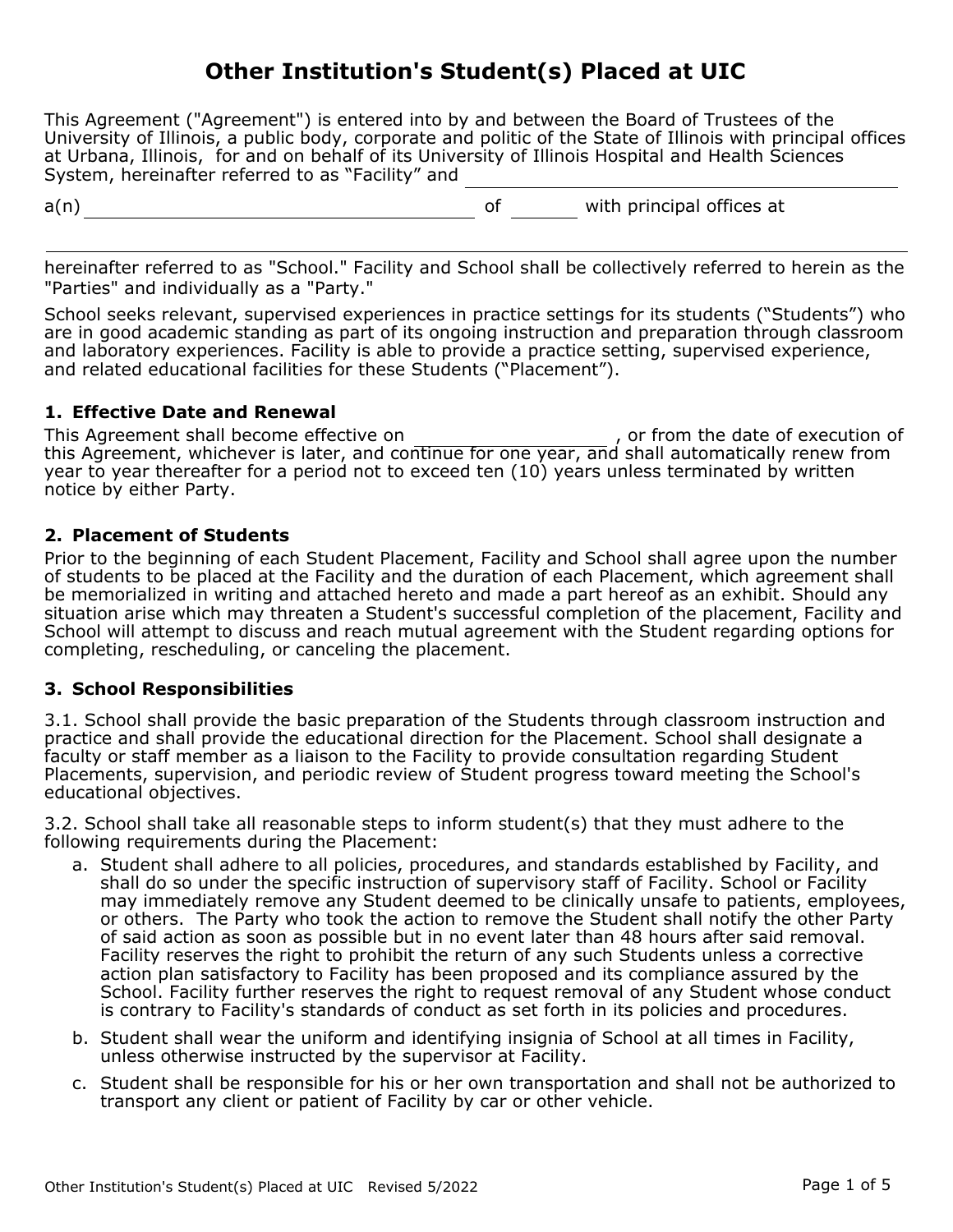- d. Student shall provide proof to Facility of health insurance coverage during the Placement and shall comply with all health and immunization requirements of Facility.
- e. Student shall be responsible for adhering to established schedules and notifying Facility and School of any absences or necessary schedule changes.
- f. Student shall obtain prior written approval of Facility and School before publishing any material relative to the Placement.
- g. Student shall maintain confidentiality related to Facility's employees, patients, clients, customers, business operations, and/or trade secrets.

## **4. Facility Responsibilities**

4.1. Unless otherwise agreed by Facility and School, Facility shall assume responsibility for providing supervision of Student(s) and cooperate in providing systematic written review of the student performance in the Placement. Facility and School shall mutually agree upon appropriate certifications or credentials and responsibilities of the supervisor. Facility shall provide meaningful and appropriate learning experiences to Student to achieve School's educational objectives for the placement. Facility shall provide access to records, appropriate space, and other Facility resources as may be required.

4.2. If available, immediate provision of emergency health care to Student(s) shall be assured in any instance of injury or illness at Facility. Expenses of such care shall be the sole responsibility of the Student.

4.3. A Student is not an employee of Facility under the terms of this Agreement and may not take the responsibility or place of qualified staff.

4.4. After demonstrating proficiency, Students may be permitted to undertake certain defined activities with appropriate supervision and direction. Students may be employed in the field outside regular educational hours, provided the work does not interfere with regular academic responsibilities; the work must be non-compulsory, paid, and subject to standard employee policies of Facility. Facility agrees, under these specific circumstances to insure Student(s) as they would any other employee of their Facility.

4.5. Facility agrees to comply with all applicable laws, regulations, rulings, or enactments of any governmental authority. Facility shall obtain (at its own expense) from third parties, including state and local governments, all applicable licenses, permissions, and accreditations necessary to maintain its operation.

## **5. Insurance**

5.1. By action of the Board of Trustees of the University of Illinois on August 1, 1976, a liability self-insurance plan was established, most recently amended on June 9, 2011. The Program and Plan documents are available on request. Under the terms of said Plan, Facility employees, who at the time of an occurrence are acting within the scope of duties assigned to them pursuant to this Agreement, are named insureds under the Plan. The limits of liability under the terms of the Plan are \$1,000,000 per claim or occurrence and \$3,000,000 aggregate. While the Program and Plan are in effect as to the date hereof, nothing contained herein shall be construed as precluding said Board of Trustees from modifying, revising, or canceling, in whole or part, the Program or the Plan; however, Facility agrees to publish at least thirty (30) days in advance a public notice in the event Program or Plan is canceled in whole or in part. Nothing herein should be construed to imply that Students working for the Facility outside of the scope of this Agreement are covered by Facility's liability insurance."

**5.2** School agrees to maintain professional and general liability insurance, or self-insurance, in the minimum amounts of \$1,000,000 per claim or occurrence, \$3,000,000 aggregate, for its Students, employees, agents, and servants with an insurance carrier acceptable to the Facility. School shall furnish facility with a certificate of insurance or other written document reasonably satisfactory to the Facility as evidence of its insurance coverage in full force and effect. School shall send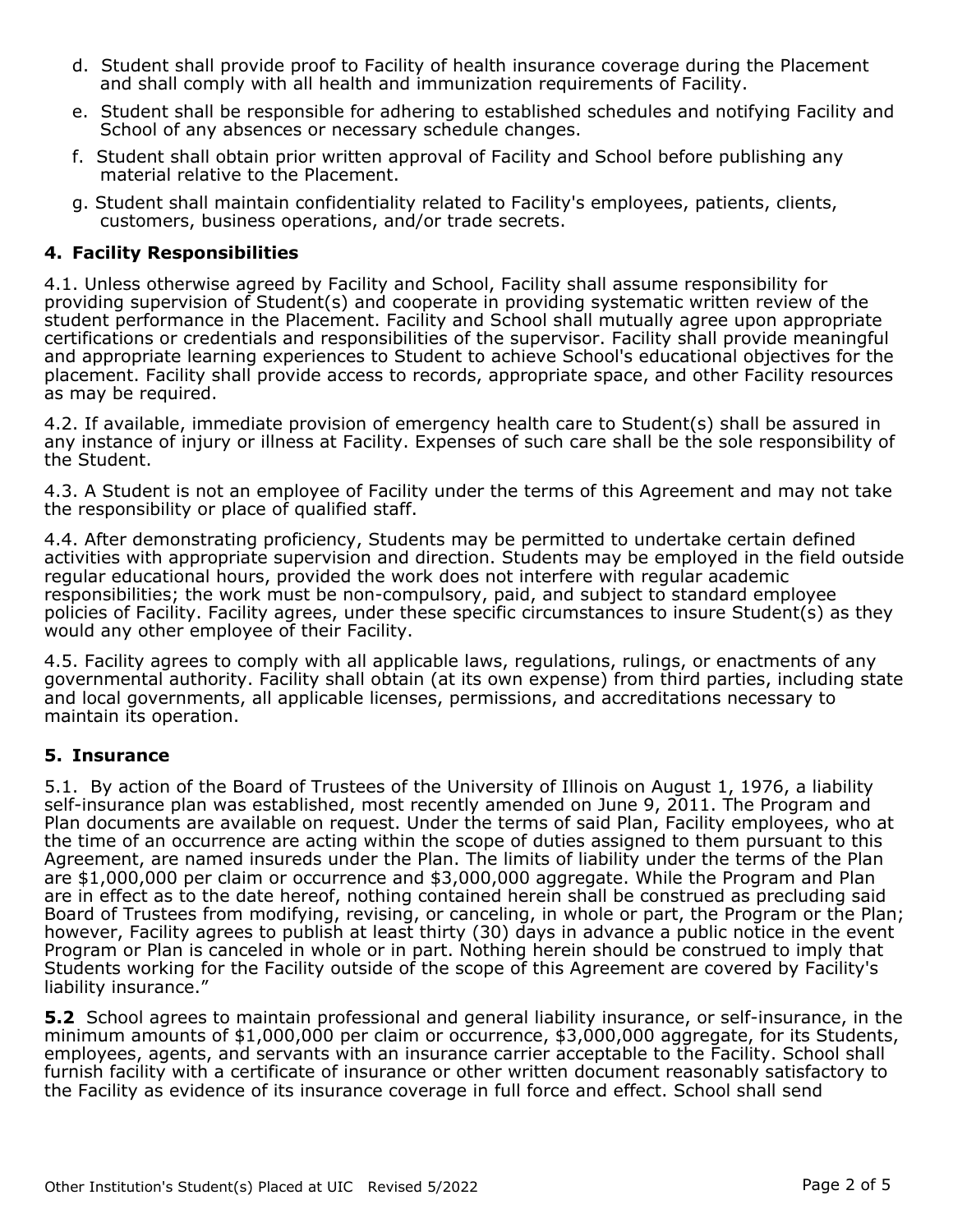evidence of insurance coverage to Facility at the address shown in Article 8 prior to the beginning of the student placement.

### **6. Liability**

Neither Party to this Agreement shall be liable for any negligent or wrongful acts, either of commission or omission, chargeable to the other, unless such liability is imposed by law. This Agreement shall not be construed as seeking either to enlarge or diminish any obligation or duty owed by one Party to the other or to a third Party.

## **7. Termination**

7.1. Either Party shall provide written notice to the other of its intent not to renew this Agreement ninety (90) days prior to the expiration of the current term.

7.2. Either Party may terminate this Agreement for any reason upon ninety (90) days written notice to the other.

7.3. Either Party may terminate this Agreement for breach, including but not limited to failure to meet insurance requirements, failure to provide a supervisor with appropriate credentials, or failure to maintain licensure or certification, if applicable. Notice to the other Party of breach must be in writing pursuant to the provisions of Paragraph 8. If the breach is not remedied within thirty (30) days, the Agreement may be terminated by giving ten (10) days written notice to the breaching Party.

7.4. Notwithstanding the foregoing paragraphs, Student(s) placed at Facility at the time notice of termination or non-renewal is given shall be allowed to complete the current placement unless Paragraph 3.2 (a) above has been invoked by Facility.

#### **8. Notices**

All notices required herein shall be in writing and shall be sent via registered or certified mail return receipt requested or by an overnight courier service to the persons listed below. A notice shall be deemed to have been given when received by the Party at the address set forth below.

Notices to the School shall be sent to: Attn: Telephone: E-Mail:Telephone: E-Mail: Attn:

Notices to the Facility shall be sent to: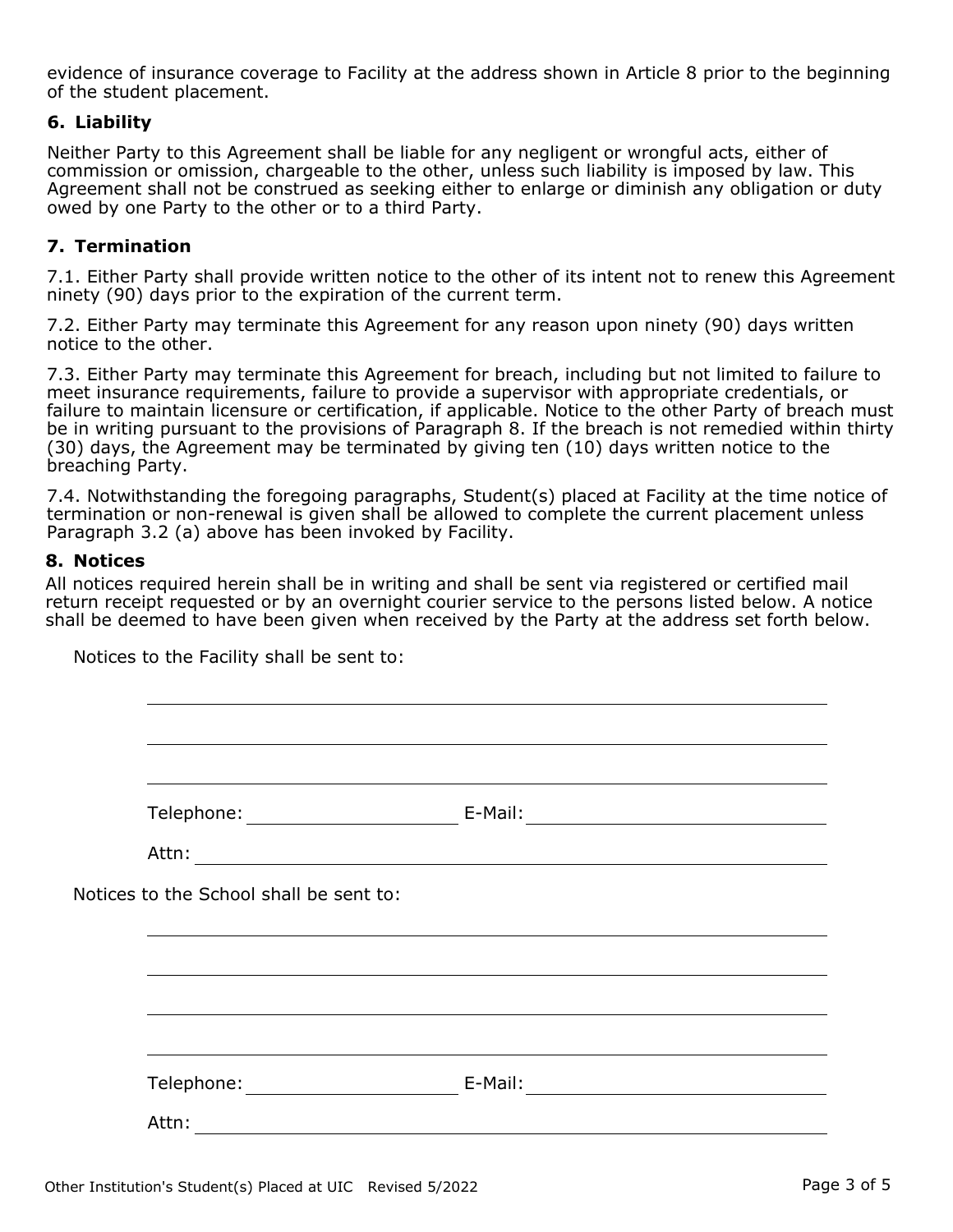## **9. General Provisions**

9.1. School and Facility agree to comply with all applicable federal and state nondiscrimination, equal opportunity and affirmative action laws, orders and regulations. School and Facility shall not engage in unlawful discrimination or harassment against any person because of race, color, religion, sex, national origin, ancestry, age, marital status, disability, unfavorable discharge from the military, or status as a disabled veteran or a veteran of the Vietnam era.

9.2. Neither Party shall use the name of the other in any written material including but not limited to brochures, letters, and circulars, without the prior written consent of the other, but with the exception of listings of facilities as may be required by School's accrediting agencies.

9.3. This Agreement is to be governed and construed in accordance with the laws of the State of Illinois. Both Parties agree that jurisdiction and venue for the formal resolution of any disputes relating to this Agreement shall lie exclusively in the Illinois Court of Claims for claims against Facility and in a court of competent jurisdiction in Cook County, Illinois, for claims against School.

9.4. Information provided by either Party to the other shall be treated as confidential.

9.5. School and Facility acknowledge that certain information about School's students is contained in records maintained by School and/or Facility and that this information may be confidential by reason of the Family and Educational Rights and Privacy Act (FERPA) of 1974 (20 U.S. C. 1232g). Both Parties agree to protect these records in accordance with FERPA. To the extent permitted by law, nothing contained herein shall be construed as precluding either Party from releasing such information to the other so that each can perform its respective responsibilities.

9.6 For the limited purposes of the Health Insurance Portability and Accountability Act (HIPAA), School and Facility acknowledge that Students are part of Facility's "work force", as defined in the HIPAA Privacy Regulations at 45 C.F.R. 160.103, and as such, no Business Associate agreement is required between the School and Facility. Facility will provide the necessary HIPAA training to Students and Students will be expected to comply with HIPAA and any other confidentiality requirements of Facility.

9.7. Nothing in this Agreement is intended to or shall create any rights or remedies in any third Party.

9.8. The relationship of each Party to the other under this Agreement shall be that of independent contractor. While engaged in educational activities related to the placement, Student(s) shall not be considered an agent or employee of the Facility.

9.9. School affirms that, to the best of its knowledge, there exists no actual or potential conflict between the School's business, or financial interests and its obligations under this Agreement; and, in the event of change in either its private interests or obligations under this Agreement, School will raise with Facility any questions regarding possible conflict of interest which may arise as a result of such change.

9.10. The failure of either Party at any time to enforce any provision of this Agreement shall in no way be construed to be a waiver of such provisions or affect the validity of this Agreement or any part thereof, or the right of either Party thereafter to enforce each and every provision in accordance with the terms of this Agreement.

9.11. In the event that any provision of this Agreement is held to be unenforceable for any reason, the unenforceability thereof shall not affect the remainder of this Agreement, which shall remain in full force and effect and enforceable in accordance with its terms. All commitments by Facility under this Agreement are subject to constitutional and statutory limitations and restrictions binding upon Facility.

9.12. In the event of any litigation arising in connection with this Agreement, School and Facility agree to cooperate in risk management, prevention, claims investigation, and litigation under the direct control and supervision of their respective legal counsel.